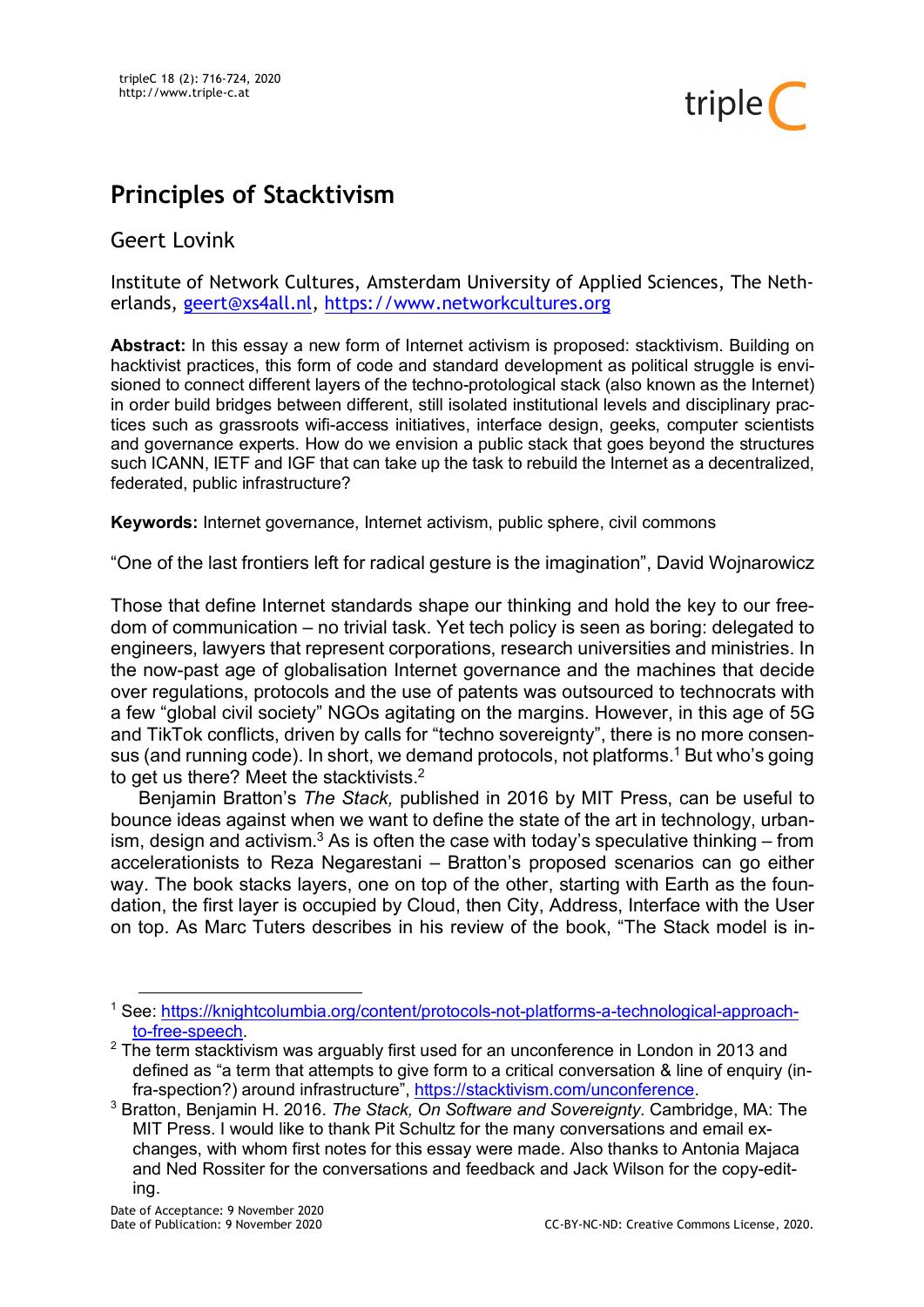tended to include all technological systems as part of a singular planetary-scale computer, a kind of Spaceship Earth 2.0, updated to reflect the demands of the Anthropocene era".4

Grand designs such as *The Stack* can be read as a proposition to connect the dots5 while also containing encrypted insights for the few "thoughtful men", known to be "careful readers".6 What's the purpose of obfuscated theories if not attracting groupies, creating an avant-garde cult aka lifestyle sect that's only accessible to initiated members who can decode the messages? Are we dealing here with meta-Marxism<sup>7</sup> or a US globalist conspiracy theory? However, in these regressive, confused and turbulent times no one seems to sure. Obscure language and behaviour in the fields of politics and aesthetics can be interpreted either as a courageous refusal to conform to the dominant retrograde discourses or be read as straight out evidence of the status quo.

Stacktivism is not an Anti-Bratton (as in Friedrich Engels' *Anti-Dühring*), rather non-Bratton as in non-fascist. Beyond good or evil, the media theory classic *The Stack* should be considered a worthy follow-up of Lev Manovich's 2001 *The Language of New Media* (both MIT Press classics that are attached to, but not necessarily conceptualised and written in San Diego): inspiring to disagree with. One can read *The Stack* as a Foucaudian toolkit that lifts out the useful parts, leaving the critique of Bratton's unreconstructed love for Carl Schmitt to others. It's easy to take apart Bratton's naïve dream of "planetary computation" populated by sci-fi species-beings while still enjoying the vast theory landscape he offers in this Magnum Opus.

Benjamin Bratton's recent activities as programme director at the Moscow based Strelka Institute include grand visions such as *The Terraforming*, an education project that is purposely designed with unclarity as the main feature<sup>8</sup>. At Strelka, the hyperspeculative overdrive tactic is used to overrule the pressing political topics of our time, including the financing of the centre itself by oligarchs and their alliances with the Kremlin. According to Wikipedia the program deals with "long-term urban futures in relation to technological, geographic and ecological complexities"9. We only need to follow the money to understand why Bratton was hired to keep politics out while hiding this strategy with dazzling jargon and aesthetics.

What we do not need is yet another Realpolitik or more violent globalist neo-liberal consensus. Our crumbling world is in urgent need of new vocabularies and visions. There will be no return to the old normal. But what happens when grandiose vistas block our view of the real existing interest groups and ideologies that feed – and feed off – contemporary theory production? What kind of politics of abstraction is going on here? There's a fine line between empowerment through knowledge and techno-obfuscation of a planetary engineering class in the making: digital Jesuits that do indeed instigate deep spiritual change of the power elites, yet hover above the geo-political trivialities of the day.

 <sup>4</sup> http://computationalculture.net/scenario-theory-review-of-benjamin-h-bratton-the-stack-onsoftware-and-sovereignty/.<br><sup>5</sup> For example A Future for Intersectional Black Feminist Technology Studies by Safiya

Umoja Noble.

<sup>6</sup> See Leo Strauss. 1952. *Persecution and the Art of Writing*. Chicago, IL: The University of Chicago Press. p. 25.

<sup>7</sup> https://medium.com/the-abs-tract-organization/the-abstraction-of-benjamin-bratton-756c647ab6ec.<br><sup>8</sup> https://theterraforming.strelka.com/.<br><sup>9</sup> https://en.wikipedia.org/wiki/Strelka\_Institute.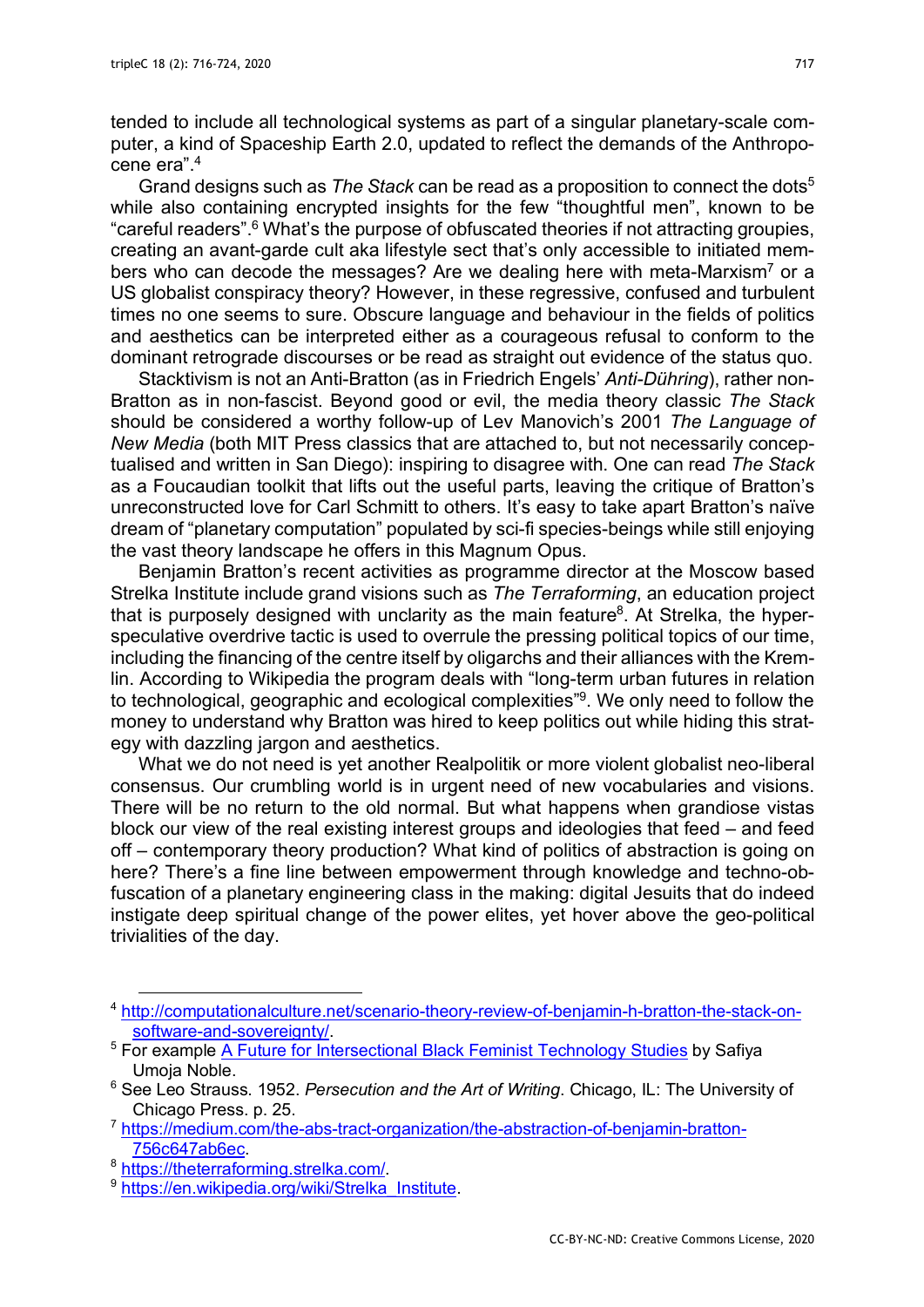What type of speculative thinking do we need in this disaster era of climate change, growing inequality, Black Lives Matter and real existing geo-politics? Where are our radical think tanks that go beyond the institutional policy limitations of scenario thinking (and their critics)? What's subversive and poetic weirdness today? Do we really have to first cross the muddy waters of Heidegger and Schmitt in order to get anywhere? Can post-colonial and post-gender futurism help us to liberate ourselves from the dark reactionary thought systems of the European 20<sup>th</sup> century? What happens when all contingency planning of the past is shoved aside and institutional prediction industries are so easily unsettled by the intrusion of the unpredictable? In a turbulent world where the administration of the present is delegated to the dazed and confused, ideology design is up for grabs. Let's refine the art of strategic forecasting in these times of collapse while not being naïve about the collective power of "making worlds".

Lately, the concept of "the stack", once a technical insider term used amongst engineers and geeks<sup>10</sup>, has jumped context and transformed into a general container concept, in danger of becoming an empty signifier. As a meta-concept The Stack has been detached from its author and his Californian-nihilist program for the aspirational cool-crowd and turned into a symbol for the need to bring together interrelated crises, from climate change, inequality, AI and automation to covid-19. In Bratton's world, you sign up from the program and carry the card, otherwise the entry sign points to exit. No affect, behavioural noise or regional ambiguities please – we're performing Important Theory here. Perhaps this is a form of group therapy for the insecure? That's fine if you like the taste of testosterone in your milk shake.

This is the time to design one, two, three, indeed many stacks and not to dismiss the ambitious efforts of others because, after all, where are the European antidotes to Bratton or Zuboff? Europe tragically fails in the production of contemporary reference texts, both at the speculative and the critical level. While the late Bernard Stiegler comes in mind, a lot of translation work is still to be done in order to transform his philosophy of technology into workable programs decoupled from his often-obscure neologisms. For instance, where are the counterproposals of the crypto-blockchain system? The Bratton bible, written in the quasi-authoritarian voice of a Master Designer, can also be read from a grass-roots perspective and should be praised for its multi-disciplinary analysis of techno-social (power) practices. Why not be ambitious? There's a lot at stake. As a proposal, Bratton's reading of The Stack should be compared to Dante's hell, Sloterdijk's notion of the spheres, Deleuze and Guattari's *Mille plateaux*, Hui's cosmotechnics and Stiegler's *The Age of Disruption*. But instead of conducting hermeneutic exercises, the proposal here is to transplant the term into the hacktivist context and define the principles of "stacktivism": dancing stacks<sup>11</sup>.

<sup>&</sup>lt;sup>10</sup> See for instance https://techterms.com/definition/stack. A classic description of a stack can be found in the *Life After Google*, written by right-wing techno-evangelist George Gilder, who comes up with a "seven-layer model of a hierarchical stack in which lower functions are controlled by higher functions. (Regnery Gateway, Washington DC, 2018, p. 162) with a physical layer, the datalink, the network layer, Internet protocols, a session layer and schemes for presentations and applications.

 $11$  This essay can be read as a continuation of the Media-Network-Platform chapter in Geert Lovink. 2019. *Sad by Design*. London: Pluto Press, where I defined the vertically thinking stackivism as "infrastructural activism that is aware of multiple interconnected layers. This is hacktivism with a holistic awareness of the levels that exist above and below code" (p. 74).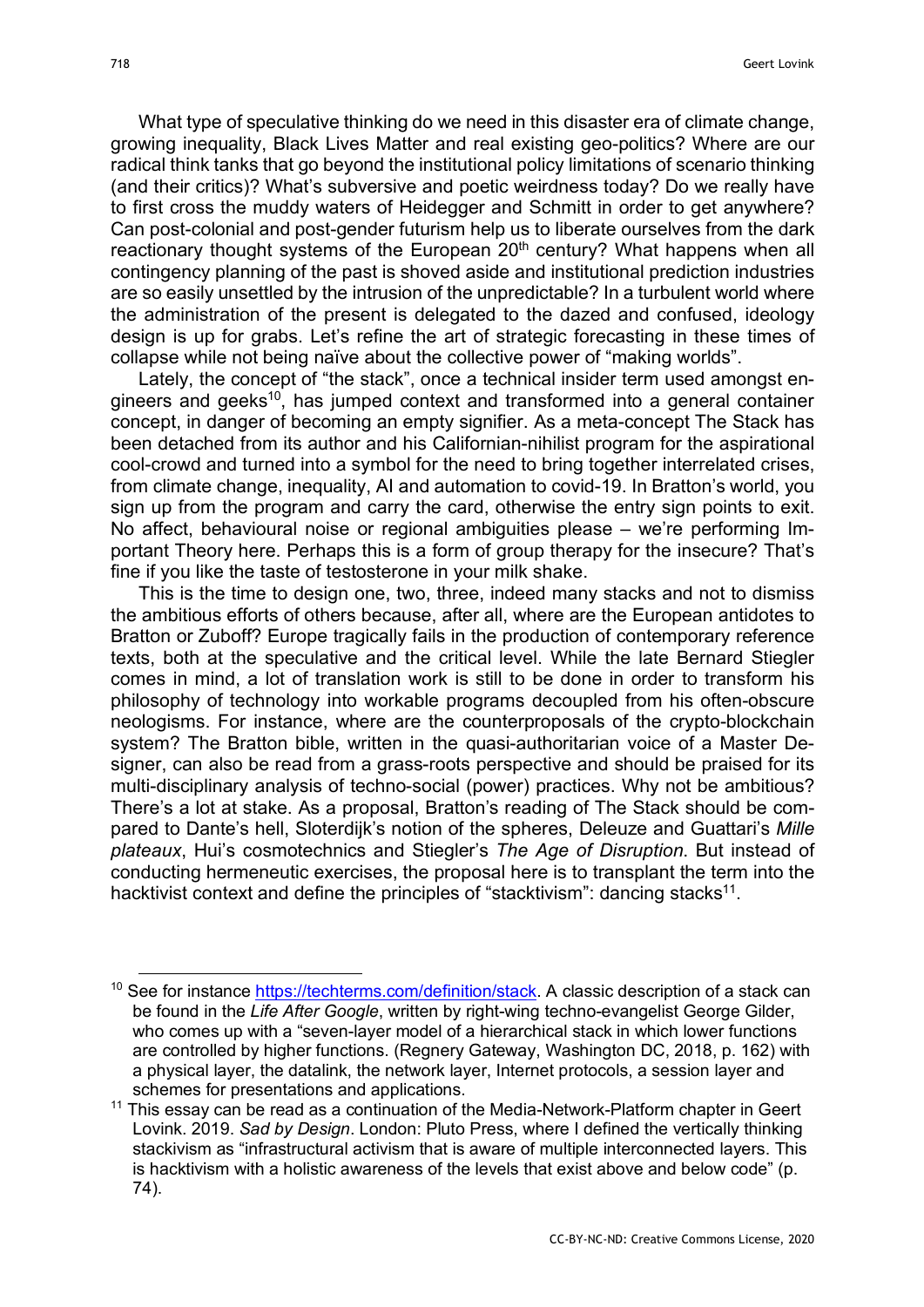We can also read *The Stack* as a pedagogical framework within the Bauhaus tradition as a proposal for a general design principle, as John Thackara has recently done, updating the Bauhaus foundation course for the age of global warming<sup>12</sup>. As an abstract model describing the architecture of the Internet, the stack provides us with a useful spatial division of layers such as protocols, data, applications and user interfaces. Bratton's notion of The Stack comes out of the US postmodern literary tradition of cognitive mapping (Jameson), which seeks to make intelligible (and containable) complex processes. Bratton combines this approach with decades long attempts to visualise the vertical integration of technologies drawn in 2D, with maps of networks that strive to capture relations between the different players. His aim is to produce a general network theory able to provide deeper insights in the dynamics of power: blowing up 2D tech engineering plans to a 3D dimension able to modulate planetary transformation.

Benjamin Bratton also invites us to think tech in relation to geo-politics and location. At the same time *The Stack* can be seen as method, a mechanism. However, the book is consciously vague about how material infrastructure and ideology relate. In the light of Trump, Putin and Xi Jinping, Bratton's global engineer seems a tragic, retrograde figure. At best The Stack works well as a multi-disciplinary guideline of past globalist techno-social practices that, ironically, have become outdated since 2016, the year of its publication and the year of Brexit and Trump. For all its ambition to delineate the geo-political contours of techno-operations supposedly occurring on a planetary scale, the book settles with an oddly depoliticised aesthetic imaginary.

How can we free up The Stack from its current confinements and turn into an improvised dance? Let's define a stacktivism, an active and reflective reading of stackson-the-move, that is not afraid of the subject (formerly known as user) and involves action, committed by confused, selfish, messy players. With this I mean grassroots interventions that do not take the current (Internet or IT infrastructure) stack as a given and turn the Will to Totality of the engineering class and their financial backers against itself. In comparison with the hacktivism and (tactical) media activism, stacktivism is indeed Hegelian in scope (Understanding Totality). It is confronting "das Ganze" and can be considered counter regressive as it takes into account the real-existing totality of today's interrelated tech-architectures as opposed to the shrinking paranoid world of the online self that is in constant danger of collapse under the weight of its own selfimage, surveillance, precarity and depression.

Niels ten Oever, Amsterdam-based Internet governance researcher and activist emphasises the importance of linking contexts and levels:

"The stack never was and never will be. The stack always was an abstraction, a story that was told to keep people working in an isolated manner, ensuring engineers stuck to their own layer. As long as you worked within your own parameters and delivered what the layer above and below you expected of you, you would not get into trouble. Stacktivism, on the other hand, works across the stack: it is a cross-stack collaboration, an attempt to realign and redesign the interfaces. Looking for interconnections and associations that cannot be drawn from above, that defy standardization. Interconnections that escape abstractions and stereotypes. They are established through dynamic and unpredictable handshakes: questions, answers, and re(-)cognition"<sup>13</sup>.

<sup>&</sup>lt;sup>12</sup> http://thackara.com/notopic/what-should-a-bauhaus-foundation-course-be-like-today/.<br><sup>13</sup> Private email exchange, September 20, 2020.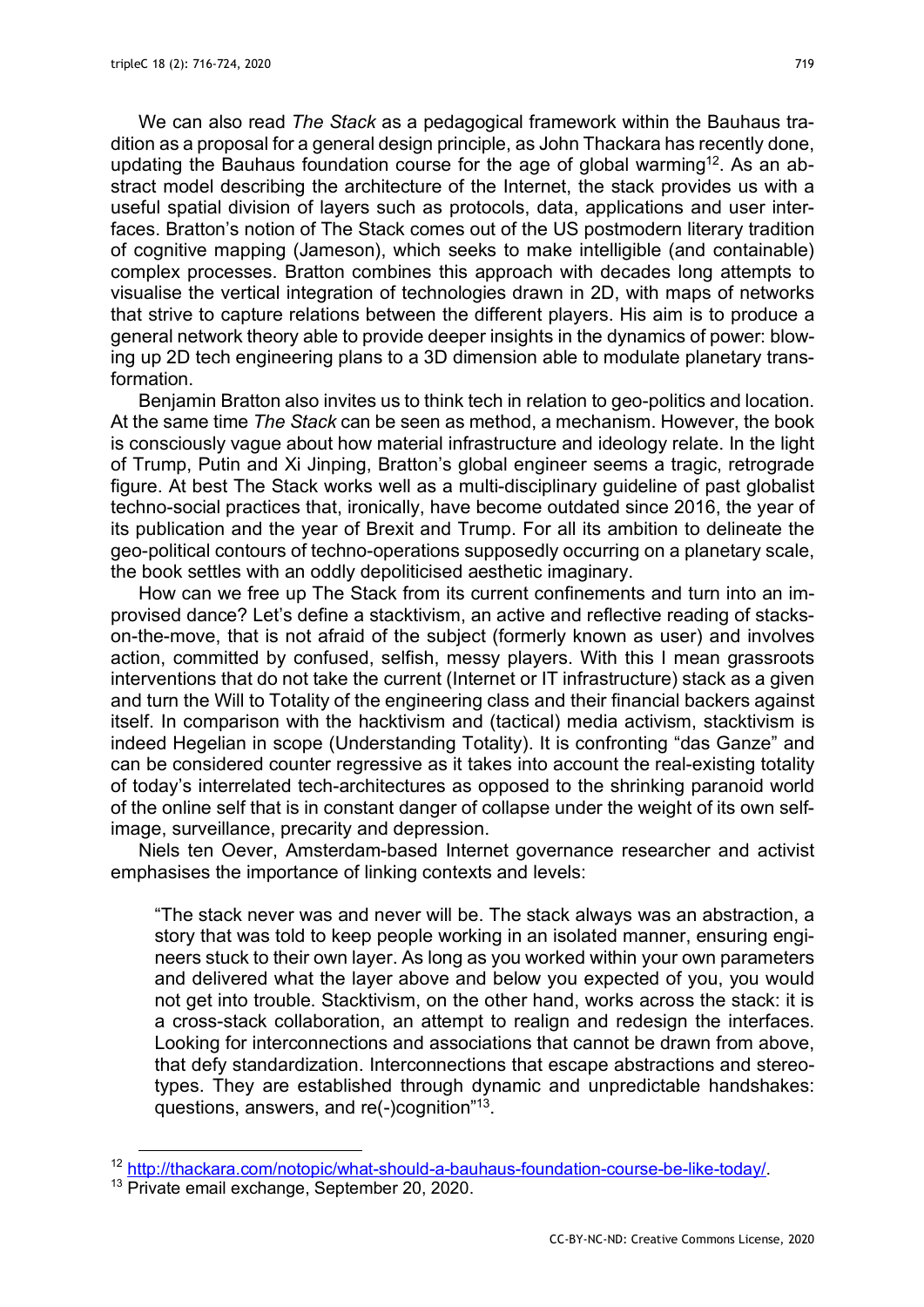Stacktivism is ambivalent and struggles with totality, the global scale and the planetary whatever. Think big, but act in small steps, that's the motto. We Are Infrastructure. Stacktivism fights against the comfort of ignorance and tries hard to overcome the designed lure to drift off, hovering above it all in a subconscious fashion. While defining what stackitivism could become, it is good to keep mind that we're free to use Bratton's *The Stack* as a theory toolbox and not interpret it as a hermetic belief system. Designs can intermingle. In line with Bratton, stackivism claims to understand and oversee all levels, from the politics of code, algorithms and AI to the behavioural science manipulation of moods, interface design choices and is alert to 5G electronic smog, phishing emails, fake news and the other sleazy suggestions of your "friends". How about your bot sensibility? This hyperawareness comes at a high price. Not evervone is a stacktivist  $\odot$ 

Traditionally, direct action has been put in opposition to the talk fest. When we act, we stop talking and start doing. In the context of hacktivism this means that we no longer consume but start to code in order to be able to hack into computer systems in order to make real, tangible changes in society. Like Robin Hood, let's define what stackivism-for-good could look like. How do we build rhizomatic links between global governance, protocol design, the ethics-without-consequences industry, code writing and investigative hacking? Who will be in charge of subversive foresight? Can we dream aloud together? How can delegate trust to our think tanks that work in the public interest?

Stacktivism is a sovereign attitude in that it is not begging for a correct form of representation and could be considered post-democratic and post-identity, yet remains always all-too-human. Inside Douglas Rushkoff's *Team Human* stacktivists take up the task of creating missing links: they are the meme sharers, idea connectors, intercultural fellow travellers, poly-disciplinary networkers. The social creation of new protocols remains an act of common decision. We are fighting at the conceptual forefront of tech. Nobody needs to give us permission. Unlike the tactical media interventions of the 1990s, stacktivism is – by definition– abstract and conceptual in nature, knowing that code is power and power is code. How to dismantle invisible power? Do we fight abstractions with abstractions, design with counter-designs?

According to Internet and civil society researcher Corinne Cath we could see stacktivism as a "playful human evolution of Bratton's concept of The Stack. It critiques its modular conception of world into discrete layers. To remedy this flattening, it calls for the inclusion of the inherent messiness of the Internet: the entangled basement wires, packets lost in translation, rugged governance cultures and the idiosyncratic usages of the humans who rely on it to function flawlessly"<sup>14</sup>. Francesca Musiani (CNRS, Paris) found the lessons of decentralisation telling:

"Decentralization often becomes a technical, political, economic and social aim in and of itself, reaching outside the 'hacker' circles of the early p2p systems. However, this has had side effects. Decentralization has become an objective in and of itself, with little understanding of intent or assessment of actual effects. I love Phil Agre's 2003 observation in this respect when he said: 'Architecture is politics, but should not be understood as a substitute for politics'. Decentralized protocols are too readily assumed, because of their technical qualities, to bring about decentralized political, social and economic outcomes. A more fine-tuned

 <sup>14</sup> Private email exchange, September 21, 2020.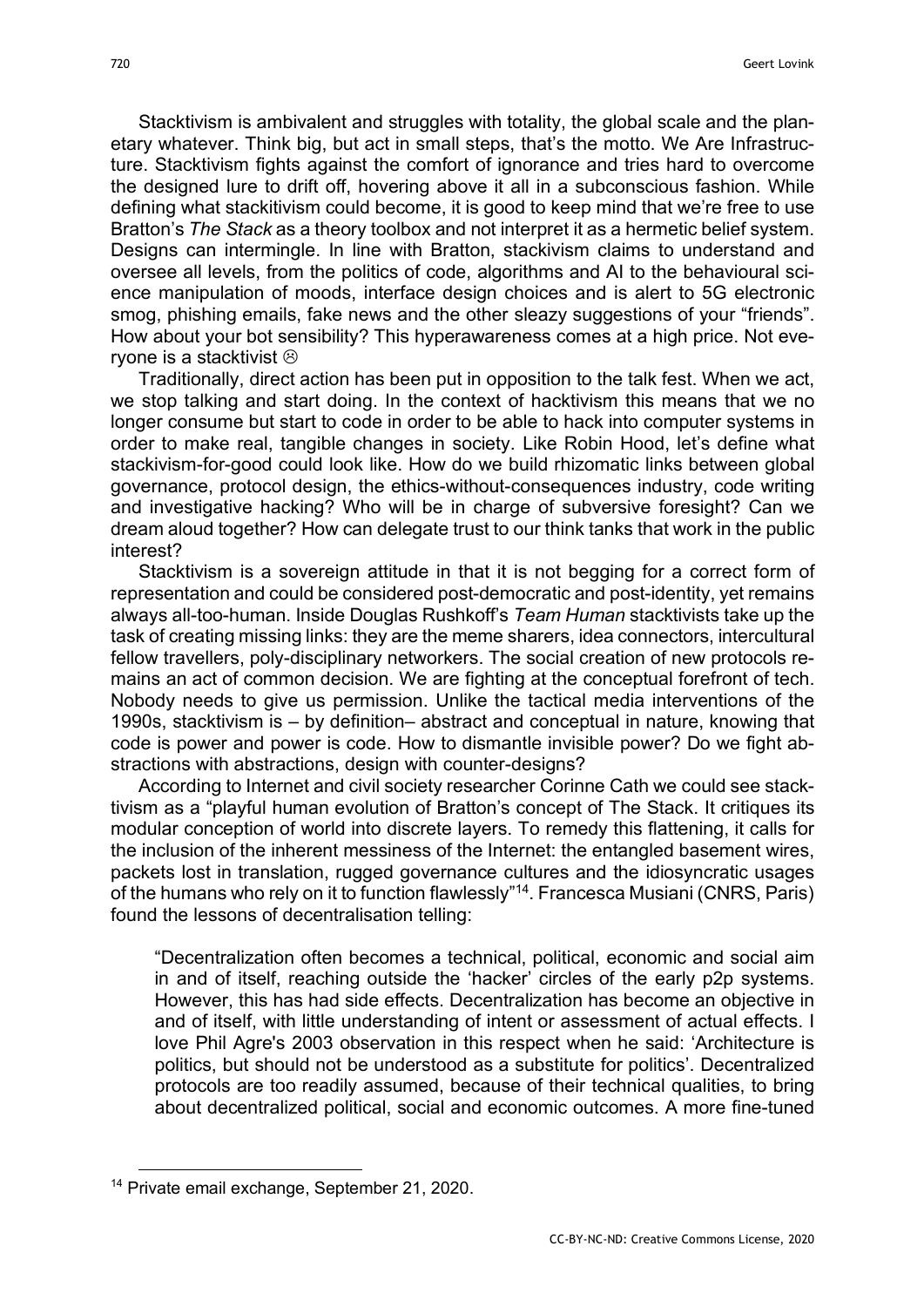appreciation of the social dimensions of the stack is likely to improve things in this regard"<sup>15</sup>.

Media historicism (aka archaeology) has so far failed to develop critical concepts to understand the current situation, also known as platform capitalism. There is more to the Internet than the politics of the senses. Notation systems and perception are so  $20<sup>th</sup>$  century. What matters now is who owns the Internet in terms of data centres, cables and PR; and this is first and foremost a question of material analysis. A comparison with the Roman road system, as described in Innis's *Empire and Communications* is more relevant here<sup>16</sup>. Let's, for instance, investigate the relation between the modernist stack and the fuzzy post-modern cloud buzzword.

How does Bratton's design relate to recent proposals by stacktivists Francesca Bria and Evgeny Morozov for a European move towards "data sovereignty"? It's too easy to unmask Bratton as a Californian techno-solutionist. How much is gained by planting this (now effectively empty) label on him? To determine, to think technologically remains an utmost urgency and it is precisely the "stacking" of issues, factors and contexts that will bring us further into the constitutive force of technical systems. The spectacle of clashing characters should not distract us (in fact, the silo phantom, the silence and separation is, oddly, our main problem, in this hyperconnected world).

How does self-determination, for instance on a local level, relate to a visible decline in the consensus about the necessity to have global standards and global infrastructures? Is a fear of the Internet's Balkaniation justified? Right now, open architecture is the one principle that is in most danger. Open standards and protectionism do not go together. What would it mean if we gave up the planetary level and narrowed our collective imaginary to the geo-politics of competing regional empires? In a regulatory wave, platforms can be forced to fork, and, as a result of this, other layers of The Stack can be dragged with them. Many apps are already implicitly regional. Take the Anglo-Saxon bias of Google Books and contrast this to the (Siberian) multipolar Libgen library. The liberal consensus of some kind of harmonious multi-stakeholder alliance between "global civil society" and tech giants of "global governance as running code" has long lost any credibility. We're not only talking here about China's Great Firewall but also latest efforts in Russia, Turkey and Iran (not to mention USA's exceptionalism, which was one of the many causes of this development).

Does the one stack exist or should we rather speak of *The Stacks*, a rainbow of a thousand stacks, such as Tiziana Terranova's "red stack"17, the ancient blue stack of IBM and the green stack proposal that wants to tackle the massive energy use of the blockchain and data centres, including our own devices. And how about the European

<sup>&</sup>lt;sup>15</sup> Private email exchange, October 16, 2020. See also Mélanie Dulong de Rosnay and Francesca Musiani: Alternatives for the Internet: A Journey into Decentralised Network Architectures and Information Commons, https://www.triple-c.at/index.php/tripleC/article/view/1201. 16 Innis, Harold A., 1986. *Empire and Communications*, Toronto: Press Porcépic.

<sup>17</sup> According to Tiziana Terranova, the red stack "is a new *nomos* for the post-capitalist common. Materializing the "red stack" involves engaging with (at least) three levels of sociotechnical innovation: virtual money, social networks, and bio-hypermedia. These three levels are to be understood as interacting transversally and nonlinearly. They constitute a possible way to think about an *infrastructure of autonomization* linking together technology and subjectivation", http://effimera.org/red-stack-attack-algorithms-capital-and-the-automation-of-the-common-di-tiziana-terranova/.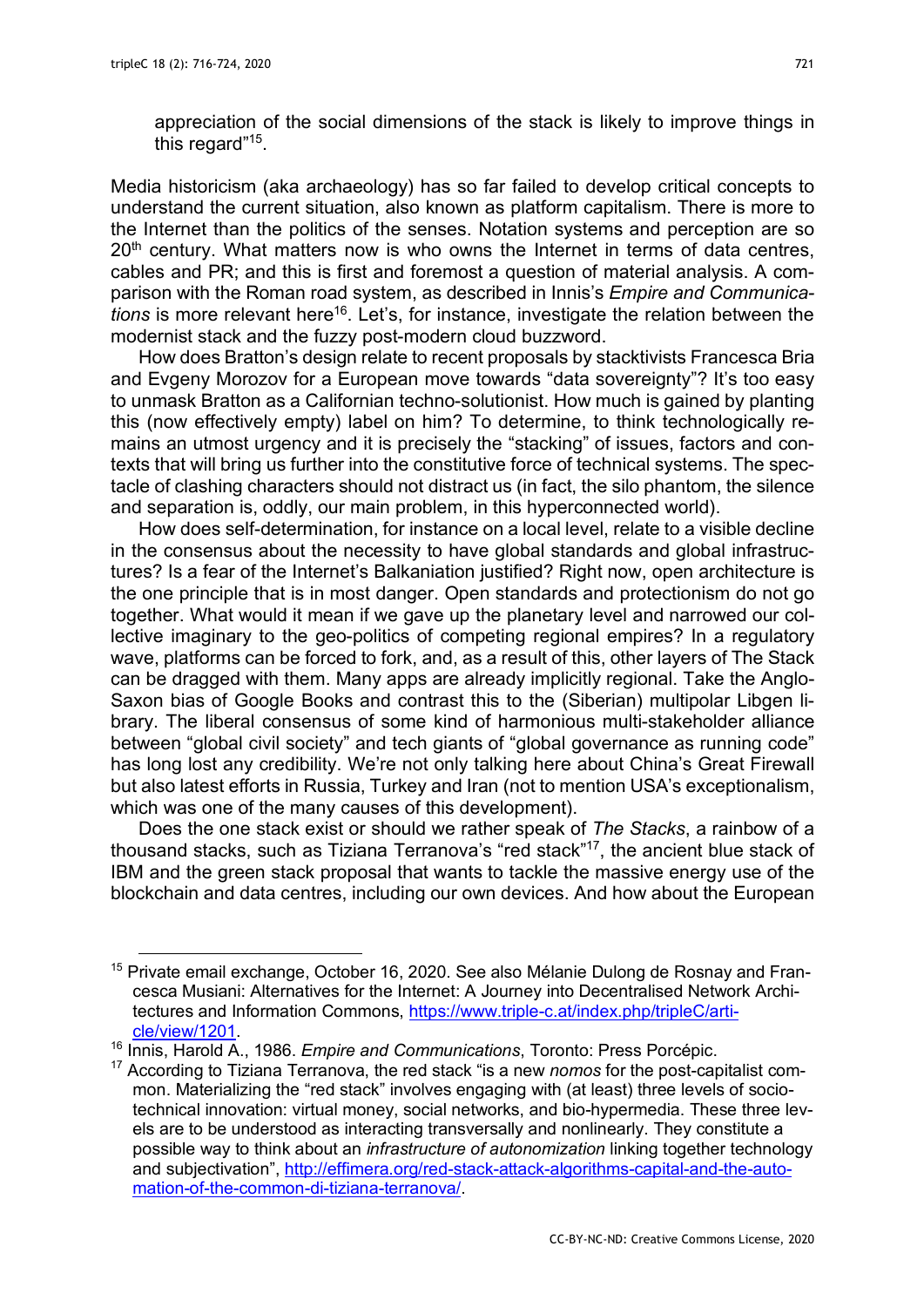stack? In the aftermath of Snowden, the slogan "The Internet is Broken" started circulating, followed by Tim Berners Lee's proposals for an alternative architecture of the web, following the Cambridge Analytica/Facebook scandals of 2018/19.

What Bratton's definition of The Stack lacks is the society layer. We can only guess that his traditional US "globalist" upbringing is the cause of this mishap. A Thatcherite neo-liberal position perhaps lurks within his framework. Or should we rather think of an anarchist disgust with the state? The enlightened digital artist-engineer as Jesuit class? There is, for sure, more to say about this. Infrastructure does not equal society. A contemporary techno-Maoist slogan could be: There is no society, only infrastructure. There is no place either for the user as a civilian actor. What do we draw from this? As long as key layers are missing in such analyses, we can't really draw new relations between them. After all, nothing only connects with nothing. This is why some in the context of art and hacktivism have proposed redesigning Bratton's scheme as a "public stack"18.

We need to define new forms of collective action that some call the commons that is defined by the ability to act together. The design question here is what comes next after the model of social networks, which has been so compromised and overshadowed by the social media monopolies. This is a digital commons in which collective forms of money is included, a redistribution of wealth that has been produced together and should never again be allowed to be expropriated. We need to collectivise our knowledge and learn from the mistakes that were made in projects such as Wikipedia and Creative Commons, but also of the self-centric notion of free software as promoted by Richard Stallman, who could only think in terms of individual freedom of the singleuser-as-programmer – until his 2019 downfall.

What Bratton's static metaphysical view in particular lacks is the role of actors (and their interests, ideologies). Instead of trashing the stack, the proposition here is to make the model more dynamic (or dialectical) by introducing stackivism. Let's define stacktivism as a form of Internet activism that no longer bothers with the distractive noise on social media channels and dares to dig deeper in order to make a real difference. Instead of talking only about upload filters, fake news or the deployment of cheap online moderation armies, we are working on a next Internet. The charm of protocoldriven direct action or stacktivism is that it goes both up (from network to platform to stack) and down (protocols, data centres, cables), at the same time. The Internet is more than social media, more than you and your app. This may sound like a simple, self-evident slogan but the integral practice-based vision of stacktivism is a promising one, beyond techno-solutionism and it critics, the liberal-tech engineering status quo procedures, the discontent offline romanticism, liberal privacy concerns, legalistic NGO approaches and the after-the-fact Academic Truth that confines itself to the closed monads of peer-review journals.

Stacktivism embodies Adorno's critique of totality as a lie while climbing up the abstraction ladder in order to enjoy the view. Digitisation Takes Command. The stacktivist dilemma is a classic one: How can the multitudes gain power while pulverising power at the same time? The digital is now an encompassing global sphere. Is this dark enlightenment in action? In this light, how should we judge the Will to Stack? Dare to think in term of political strategies when talking about cosmotechnics (or cosmic networks, for that matter). We've left the era of technology-as-tool far behind us. The

<sup>&</sup>lt;sup>18</sup> Public stack was the name of a boat trip workshop, held in Amsterdam, June 2018, organized by Waag: https://waag.org/nl/event/public-stack-summit.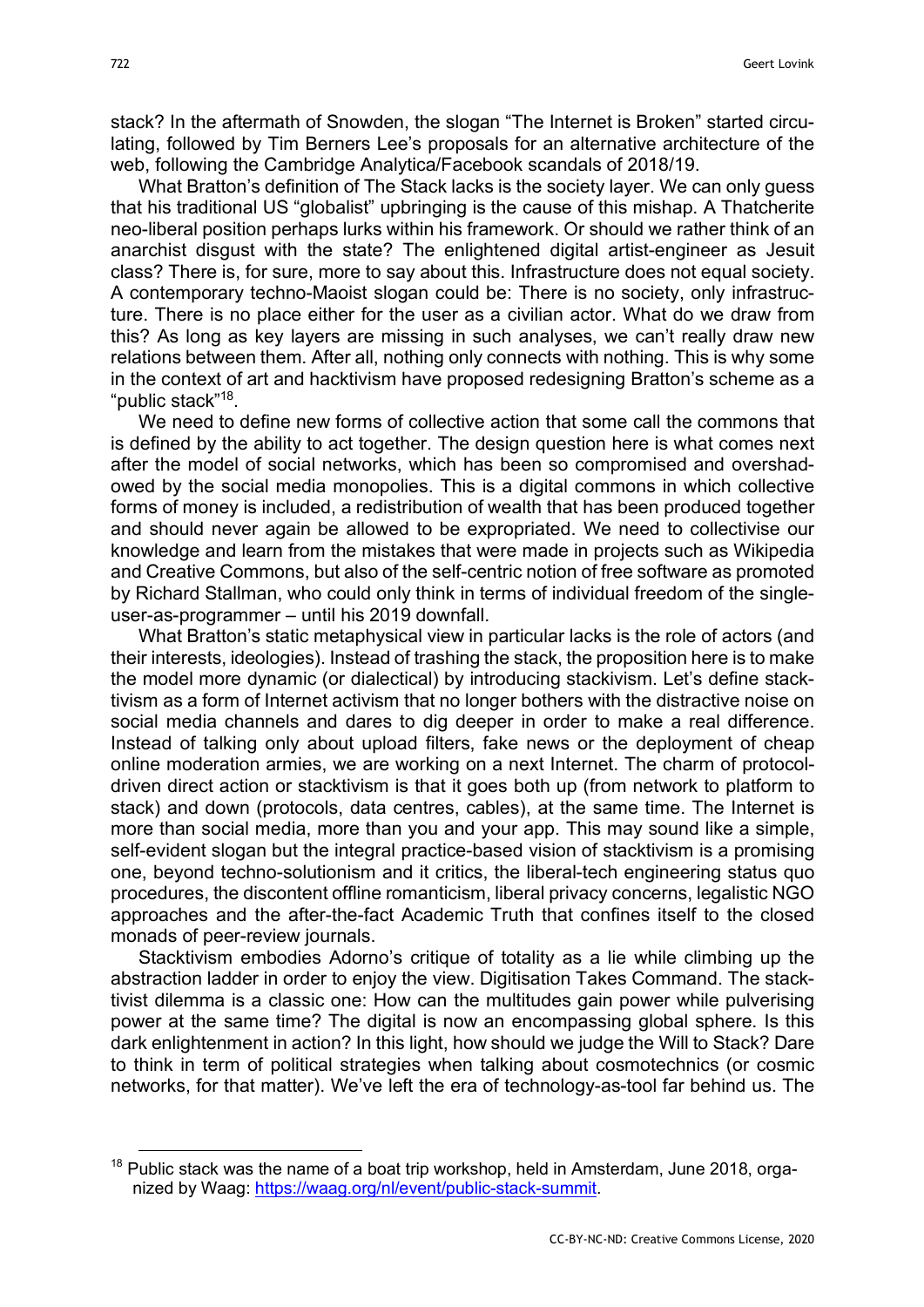nasty feedback machines strike back and try to corner us, suppressing our desires and needs, even without us noticing the closing down of communication and expression.

Can The Stack (formerly known as the Internet) only be understood in its totality once it has fallen from its unity and been reduced to fragments (read: geo-political blocks and national webs)? Can we be global in scope on the protocol level, yet act locally in networks of strong-ties? Is it worth to think of cosmotechnics-for-good? Stealing code from the rich and inserting into networks of the poor, in the spirit of Aaron Schwartz and Anonymous' SkyNet? Do you still believe that another WikiLeaks is possible, beyond the focus on celebrity? Let's upgrade and broaden the vision how the fight against moral injustices could look like in the age of geo-political cyberwarfare and attacks on our critical infrastructure, not just the Internet but water, gas, electricity, bridges and hospitals. These are The Stacks of the People, and we'll better not be naïve about their vulnerability. We depend on The Stack. Making visible and defending critical public infrastructure could be one of the many tasks of stacktivism.

This leaves us with the question how to organise strategic forecasting in times of collapse. How can we bring together new forms of collective intelligence that are truly planetary in nature, which is to say conflictual and variegated, and not merely designed to replicate Western policy production? Call them organised networks or think tanks, we're gathering in a closed forum, on Telegram, Mastodon or Signal in order to get things done, overcoming the divisions that aren't ours. In theory we have all the communication skills, tools and ideas, yet we often do not know how to organise ourselves outside of surveillance capitalism and state control. Ni Zuckerberg, ni Xi Jinping<sup>19</sup>. How can we redistribute critical resources and talents? The need to bring together different and messy idioms of knowledge (technical, spiritual, cultural, political) is widely felt. What we will do next is act, together. What we need are simple, appealing images, models that bring people together to act. In this sense the "stack" motive can be the technical (at first equally unsexy) equivalent of Kate Raeworth's donut<sup>20</sup>. See the proposed stacktivism as one of many options, knowing that distributed forms of collective design will remake life from swamps.

### **References**

- Gilder, George. 2018. *Life After Google, The Fall of Big Data and the Rise of the Blockchain Economy*, Washington, DC: Regnery Gateway.
- Innes, Harold A. 1986. *Empire and Communications*. Toronto: Press Porcépic.
- Mueller, Milton. 2017. *Will the Internet Fragment? Sovereignty, Globalization, and Cyberspace.* Cambridge, MA: The MIT Press.
- Lovink, Geert. 2019. *Sad by Design: On Platform Nihilism*. London: Pluto Press.

Bratton, Benjamin H. 2016. *The Stack, On Software and Sovereignty*, Cambridge, MA: The MIT Press.

Strauss, Leo. 1952. *Persecution and the Art of Writing*. Chicago, IL: The University of Chicago Press.

 $19$  "If Internet users form a community with its own interests, incipient identity, and modes of living together, it doesn't matter whether existing sovereigns currently have the power to impose their rules on them. What matters is whether they can be organized to assert, and gain, their independence from those rules, or to force concessions and adjustment upon the old order." Mueller, Milton, 2017. *Will the Internet Fragment?* Cambridge (Mass.), MIT Press, p. 150. For stacktivists, the old order is symbolized by Silicon Valley and the Chinese Communist Party with Foxconn factories as synthesis.

<sup>&</sup>lt;sup>20</sup> https://www.kateraworth.com/doughnut/. Raeworth is using the term networks.